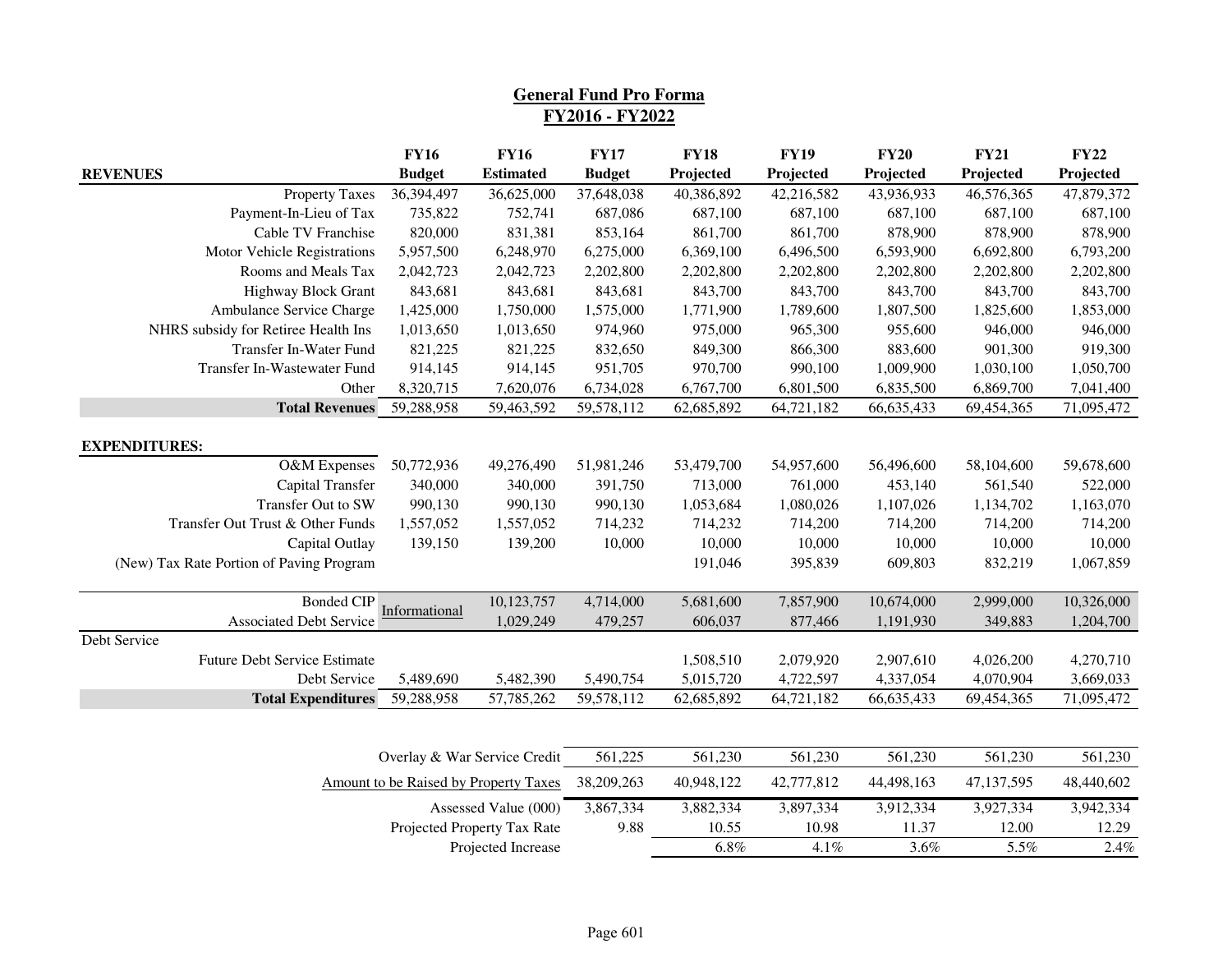|                               |                                 | <u>Parking Fund Pro Forma</u><br>FY2016 - FY2022 |                          |                          |                          |                          |                          |
|-------------------------------|---------------------------------|--------------------------------------------------|--------------------------|--------------------------|--------------------------|--------------------------|--------------------------|
| <b>FY 16</b><br><b>Budget</b> | <b>FY 16</b><br><b>Estimate</b> | <b>FY17</b><br><b>Budget</b>                     | <b>FY18</b><br>Projected | <b>FY19</b><br>Projected | <b>FY20</b><br>Projected | <b>FY21</b><br>Projected | <b>FY22</b><br>Projected |
| 1,653,442                     | 1,616,906                       | 1,653,109                                        | 1,905,454                | 1,923,830                | 1,984,365                | 2,044,582                | 2,107,099                |
| 10,500                        | 10,520                          | 10,500                                           | 10,600                   | 10,800                   | 11,200                   | 11,600                   | 12,100                   |
| 258,145                       | 258,145                         | 206,167                                          | 299,855                  | 297,244                  | 298,256                  | 284,346                  | 284,062                  |
| 132,744                       | 138,932                         | 58,800                                           |                          |                          |                          |                          |                          |
| 750                           | 8,816                           | 750                                              | 800                      | 800                      | 800                      | 800                      | 800                      |
| 2,055,581                     | 2,033,319                       | 1,929,326                                        | 2,216,709                | 2,232,674                | 2,294,621                | 2,341,328                | 2,404,061                |
|                               |                                 |                                                  |                          |                          |                          |                          |                          |
| 1,184,937                     | 1,166,492                       | 1,201,862                                        | 1,213,900                | 1,238,200                | 1,287,700                | 1,339,200                | 1,392,800                |
| 106,870                       | 106,870                         | 106,940                                          | 108,000                  | 110,200                  | 114,600                  | 119,200                  | 124,000                  |
| 10,500                        | 10,500                          | 10,500                                           | 10,500                   | 10,500                   | 10,500                   | 10,900                   | 11,300                   |
|                               |                                 |                                                  |                          |                          |                          |                          |                          |
| 54,600                        | 54,600                          | 13,000                                           | 38,000                   | 28,750                   | 29,500                   | 40,500                   | 46,000                   |
|                               |                                 | 3,310,000                                        | 1,585,000                | 870,000                  | 1,435,000                | 45,000                   | 315,000                  |
|                               |                                 |                                                  |                          |                          |                          |                          |                          |
|                               |                                 |                                                  | 320,348                  | 466,935                  | 541,236                  | 534,047                  | 530,647                  |
| 862,485                       | 862,500                         | 764,840                                          | 754,975                  | 745,333                  | 739,136                  | 719,289                  | 653,682                  |
| 2,219,392                     | 2,200,962                       | 2,097,142                                        | 2,445,722                | 2,599,918                | 2,722,672                | 2,763,136                | 2,758,428                |
|                               |                                 |                                                  |                          |                          |                          |                          |                          |
| (163, 811)                    | (167, 643)                      | (167, 816)                                       | (229, 013)               | (367, 244)               | (428, 051)               | (421, 808)               | (354, 367)               |
|                               |                                 |                                                  |                          |                          |                          |                          |                          |
| 205,844                       | 205,844                         | 38,201                                           | (129, 615)               | (358, 628)               | (725, 872)               | (1,153,923)              | (1,575,731)              |
| 42,033                        | 38,201                          | (129, 615)                                       | (358, 628)               | (725, 872)               | (1, 153, 923)            | (1,575,731)              | (1,930,098)              |
| 221,939                       | 220,096                         | 209,714                                          | 244,572                  | 259,992                  | 272,267                  | 276,314                  | 275,843                  |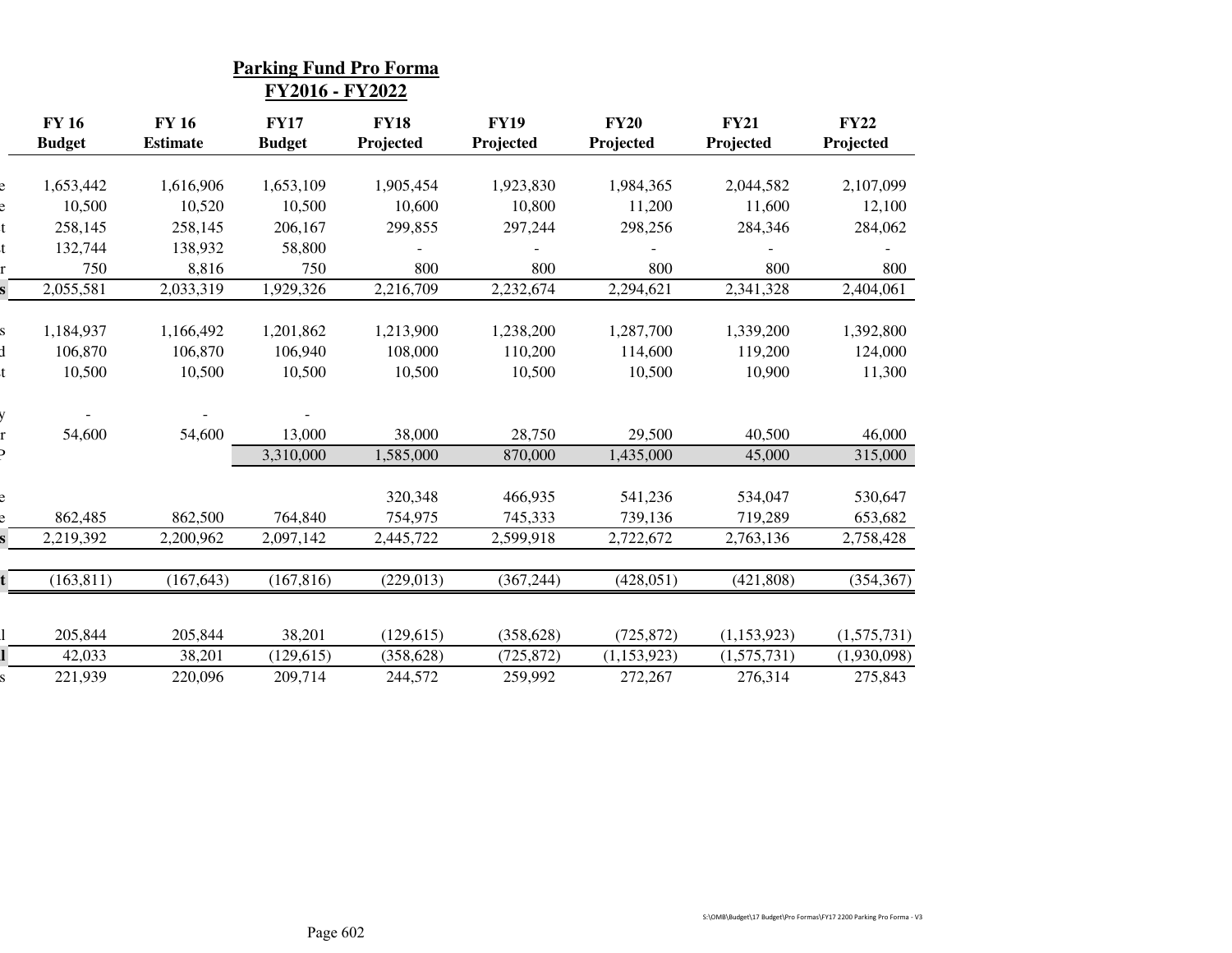## **Airport Fund Proforma FY 2016-2022**

|            | <b>FY16</b><br><b>Budget</b> | <b>FY16</b><br><b>Estimates</b> | <b>FY17</b><br><b>Request</b> | <b>FY18</b><br>Projected | <b>FY19</b><br>Projected | <b>FY20</b><br>Projected | <b>FY21</b><br>Projected | <b>FY 22</b><br>Projected |
|------------|------------------------------|---------------------------------|-------------------------------|--------------------------|--------------------------|--------------------------|--------------------------|---------------------------|
|            |                              |                                 |                               |                          |                          |                          |                          |                           |
|            | 370,090                      | 346,403                         | 347,257                       | 351,761                  | 356,309                  | 360,086                  | 363,910                  | 349,788                   |
| nues       | 370,090                      | 346,403                         | 347,257                       | 351,761                  | 356,309                  | 360,086                  | 363,910                  | 349,788                   |
|            |                              |                                 |                               |                          |                          |                          |                          |                           |
|            | 316,464                      | 290,170                         | 329,827                       | 339,720                  | 353,310                  | 369,210                  | 387,670                  | 407,050                   |
|            | 39,790                       | 39,790                          | 41,120                        | 42,350                   | 43,620                   | 45,360                   | 47,400                   | 49,530                    |
| ısfer      | 66,425                       | 38,750                          | 6,000                         | 69,750                   | 91,623                   | 18,888                   | 79,584                   | 8,556                     |
| rram       |                              |                                 |                               |                          |                          | 147,778                  | 147,778                  | 110,000                   |
| nate       |                              |                                 |                               |                          |                          |                          | 11,822                   | 29,408                    |
| nate       | 37,060                       | 37,065                          | 33,850                        | 33,640                   | 32,839                   | 29,988                   | 29,138                   | 23,288                    |
| ures       | 459,739                      | 405,775                         | 410,797                       | 485,460                  | 521,392                  | 463,446                  | 555,614                  | 517,831                   |
| <b>Net</b> | (89, 649)                    | (59, 372)                       | (63,540)                      | (133, 699)               | (165,083)                | (103, 360)               | (191,704)                | (168, 044)                |
|            |                              |                                 |                               |                          |                          |                          |                          |                           |
|            | 534,328                      | 534,328                         | 474,956                       | 411,416                  | 277,717                  | 112,635                  | 9,275                    | (182, 429)                |
|            | 444,679                      | 474,956                         | 411,416                       | 277,717                  | 112,635                  | 9,275                    | (182, 429)               | (350, 472)                |
|            | 45,974                       | 40,578                          | 41,080                        | 48,546                   | 52,139                   | 46,345                   | 55,561                   | 51,783                    |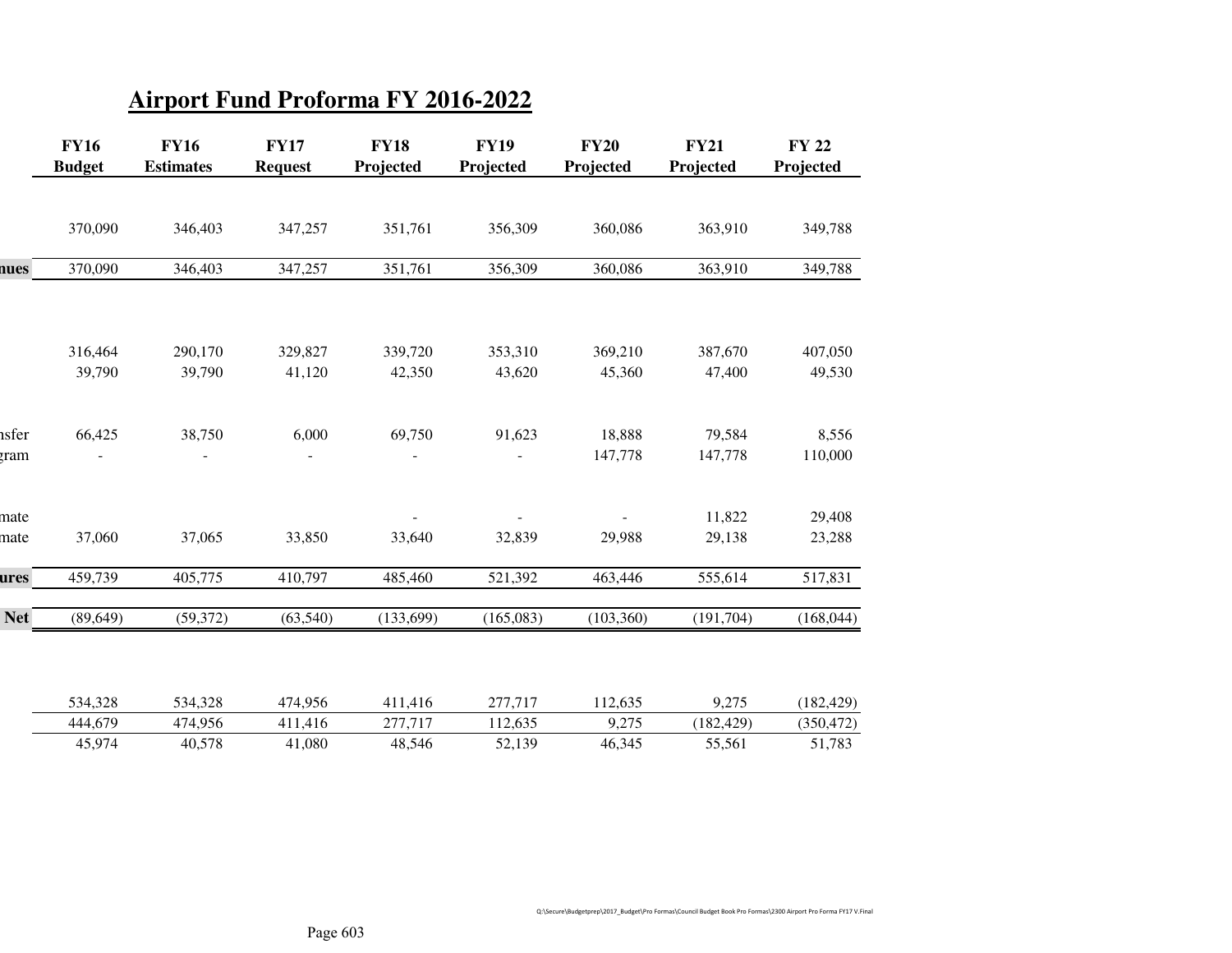## **Golf Fund Pro FormaFY 2016 - 2022**

|                               | <b>FY16</b>       | <b>FY16</b>       | <b>FY17</b>       | <b>FY18</b>       | <b>FY19</b>       | <b>FY20</b>         | <b>FY21</b>         | <b>FY22</b>         |
|-------------------------------|-------------------|-------------------|-------------------|-------------------|-------------------|---------------------|---------------------|---------------------|
|                               | <b>Budget</b>     | <b>Estimate</b>   | <b>Budget</b>     | Projected         | Projected         | Projected           | Projected           | Projected           |
| Camps                         | 42,550            | 28,000            | 37,100            | 37,471            | 37,846            | 38,603              | 39,375              | 40,162              |
| <b>Seasonal Passes</b>        | 208,085           | 220,000           | 231,080           | 231,080           | 233,391           | 238,059             | 242,820             | 247,676             |
| ague & Tournament Fees        | 347,000           | 344,820           | 355,000           | 362,100           | 369,342           | 380,422             | 391,835             | 399,672             |
| <b>Cart Rental</b>            | 125,000           | 140,000           | 150,000           | 154,500           | 159,135           | 163,909             | 168,826             | 172,203             |
| Handicapping                  | 6,500             | 6,880             | 7,000             | 7,000             | 7,000             | 7,140               | 7,283               | 7,428               |
| Driving Range                 | 55,000            | 58,000            | 58,000            | 59,160            | 60,343            | 61,550              | 62,781              | 64,037              |
| <b>Golf Simulator Revenue</b> | 39160             | 52000             | 56000             | 56,000            | 56,000            | 56,000              | 56,000              | 56,000              |
| <b>Investment Income</b>      |                   | 180               | 100               | 100               |                   |                     |                     |                     |
| Concession Income             | 32,000            | 34,060            | 42,000            | 42,000            | 42,000            | 42,840              | 43,697              | 44,571              |
| Miscellaneous                 |                   | 1,100             | 4,000             | 4,000             | 4,000             | 4,000               | 4,000               | 4,000               |
| op Sales-Rentals & Other      | 108,500           | 121,000           | 136,000           | 141,440           | 148,512           | 154,452             | 159,086             | 162,268             |
| Transfer In-General Fund      | 20,520            | 20,520            | 19,760            |                   |                   |                     |                     |                     |
| Other                         | $\mathbf{0}$      | 5060              | $\mathbf{0}$      |                   |                   |                     |                     |                     |
| <b>Total Revenues</b>         | 984,315           | 1,031,620         | 1,096,040         | 1,094,851         | 1,117,569         | 1,146,975           | 1,175,702           | 1,198,016           |
| O&M Expenses<br>Overhead      | 851,973<br>76,440 | 900,743<br>76,440 | 925,166<br>76,560 | 969,454<br>76,560 | 998,537<br>76,560 | 1,038,479<br>80,388 | 1,074,825<br>83,202 | 1,096,322<br>84,866 |
| Capital Outlay                |                   |                   |                   |                   |                   |                     |                     |                     |
| Transfer to CIP               | 3,000             | 3,000             | 4,500             | 3,000             | 3,000             | 3,000               | 3,000               | 28,000              |
| Authorized and Unissued       |                   |                   | 60,000            |                   |                   |                     |                     |                     |
| <b>Bonded CIP Program</b>     |                   |                   | 50,000            | 260,000           | 235,000           | 35,000              | 200,000             | 165,000             |
| Bonding Costs 1%              |                   |                   |                   | 2,600             | 2,350             | 350                 | 2,000               | 1,650               |
| ure Debt Service Estimate     |                   |                   |                   | 11,733            | 40,473            | 65,642              | 67,772              | 88,222              |
| ng Debt Service Schedule      | 48,520            | 48,520            | 88,600            | 61,680            | 59,380            | 58,010              | 55,660              | 27,330              |
| <b>Total Expenditures</b>     | 979,933           | 1,028,703         | 1,094,826         | 1,125,027         | 1,180,301         | 1,245,868           | 1,286,459           | 1,326,389           |
| <b>Projected Net</b>          | 4,382             | 2,917             | 1,214             | (30, 176)         | (62, 732)         | (98, 893)           | (110, 756)          | (128, 373)          |
|                               |                   |                   |                   |                   |                   |                     |                     |                     |
| eginning Working Capital      | 26,720            | 26,720            | 29,637            | 30,851            | 675               | (62,057)            | (160,950)           | (271,706)           |
| <b>Ending Working Capital</b> | 31,102            | 29,637            | 30,851            | 675               | (62,057)          | (160, 950)          | (271,706)           | (400,079)           |
| 10% of expenses               | 97,993            | 102,870           | 109,483           | 112,503           | 118,030           | 124,587             | 128,646             | 132,639             |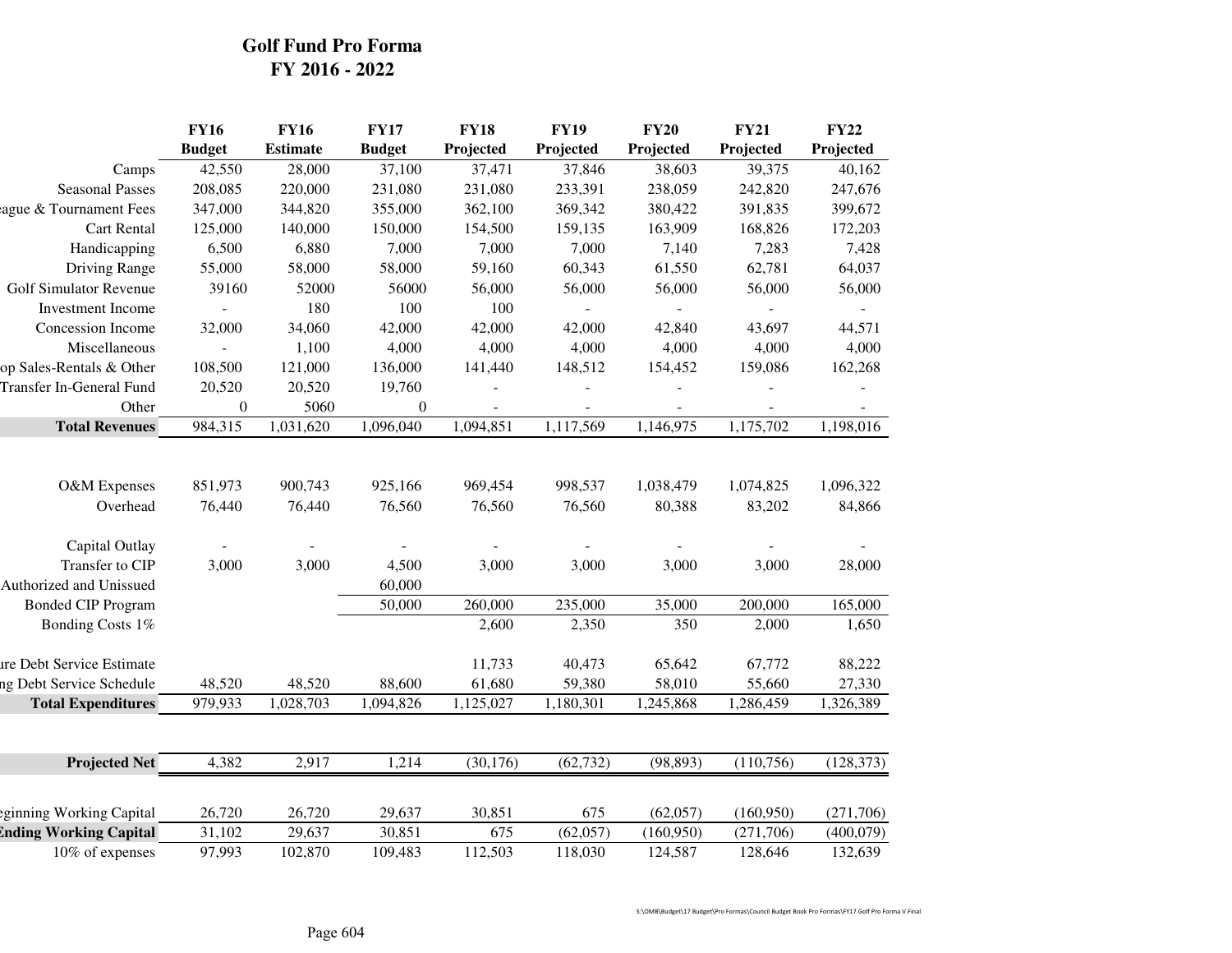|                  | <b>Arena Fund Pro Forma</b> |               |                |                          |               |              |                           |             |               |           |               |                          |               |               |               |              |
|------------------|-----------------------------|---------------|----------------|--------------------------|---------------|--------------|---------------------------|-------------|---------------|-----------|---------------|--------------------------|---------------|---------------|---------------|--------------|
| FY2016 - FY2022  |                             |               |                |                          |               |              |                           |             |               |           |               |                          |               |               |               |              |
|                  |                             | FY 16         |                | <b>FY 16</b>             |               | <b>FY 17</b> |                           | <b>FY18</b> |               | FY 19     |               | <b>FY 20</b>             |               | FY 21         |               | <b>FY 22</b> |
|                  |                             | <b>Budget</b> |                | Estimate                 |               | Request      |                           | Projected   |               | Projected |               | Projected                |               | Projected     |               | Projected    |
|                  |                             |               |                |                          |               |              |                           |             |               |           |               |                          |               |               |               |              |
| d Operations \$  |                             | 638,570       |                | \$623,113                |               | \$601,735    | \$                        | 611,363     | \$            | 617,476   | \$            | 623,651                  | \$            | 629,888       | \$            | 636,187      |
| ime Rate/Hr \$   |                             | 255           | \$             | 255                      | \$            | 255          | \$                        | 260         | \$            | 263       | $\mathcal{S}$ | 268                      | \$            | 271           | \$            | 282          |
| ime Rate/Hr \$   |                             | 188           | \$             | 188                      | $\mathcal{S}$ | 188          | $\$\$                     | 192         | \$            | 194       | $\mathcal{S}$ | 198                      | \$            | 200           | $\mathcal{S}$ | 208          |
| nes Rate /Hr \$  |                             | 265           | \$             | 265                      | \$            | 265          | $\boldsymbol{\mathsf{S}}$ | 270         | $\mathcal{S}$ | 273       | \$            | 278                      | \$            | 281           | $\mathbb{S}$  | 292          |
| are of Debt) $\$ |                             | 15,330        | \$             | 15,330                   |               |              |                           |             |               |           |               |                          |               |               |               |              |
| al Revenues \$   |                             | 653,900       |                | \$623,113                |               | \$601,735    | \$                        | 611,363     | \$            | 617,476   | \$            | 623,651                  | \$            | 629,888       | \$            | 636,187      |
|                  |                             |               |                |                          |               |              |                           |             |               |           |               |                          |               |               |               |              |
| 1 Expenses \$    |                             | 526,883       |                | \$502,601                |               | \$479,959    | \$                        | 489,560     | \$            | 499,350   | \$            | 509,340                  | \$            | 519,500       | \$            | 529,900      |
| Overhead \$      |                             | 64,630        | $\mathbb{S}$   | 64,990                   | \$            | 64,350       | \$                        | 66,924      | \$            | 69,601    | \$            | 72,385                   | $\mathcal{S}$ | 75,280        | \$            | 78,292       |
|                  |                             |               |                |                          |               |              |                           |             |               |           |               |                          |               |               |               |              |
| sital Outlay \$  |                             |               | \$             |                          | \$            |              | \$                        |             | \$            |           | \$            |                          | \$            |               | \$            |              |
| al Transfer \$   |                             | 1,000         | \$             | 1,000                    | \$            | 2,500        | \$                        | 11,000      | \$            | 1,000     | \$            | 1,000                    | \$            | 21,000        | \$            | 1,000        |
| onded CIP        | \$                          | 3,000         | \$             | $\overline{\phantom{a}}$ | \$            | 100,000      | \$                        |             | \$            | 75,000    | \$            | $\overline{\phantom{a}}$ | \$            | 100,000       | \$            | 100,000      |
|                  | \$                          |               | \$             |                          | \$            |              | \$                        |             | \$            |           | \$            |                          | \$            |               | \$            |              |
| ebt Service      |                             |               | \$             | $\overline{\phantom{a}}$ | \$            |              |                           |             |               |           | \$            | 3,450                    | \$            | 5,475         | \$            | 15,475       |
| ce Estimate \$   |                             |               | \$             |                          | \$            |              | \$                        | 11,000      | \$            | 15,200    | \$            | 18,650                   | \$            | 24,125        | \$            | 39,600       |
| ebt Service \$   |                             | 93,710        |                | 93,710                   |               | 52,700       | \$                        | 46,700      | \$            | 45,900    |               | 45,700                   | \$            | 43,600        | \$            | 42,400       |
| penditures: \$   |                             | 686,223       |                | \$662,301                |               | \$599,509    | \$                        | 625,184     | \$            | 631,051   | \$            | 650,525                  | \$            | 683,505       | \$            | 691,192      |
|                  |                             |               |                |                          |               |              |                           |             |               |           |               |                          |               |               |               |              |
| ojected Net \$   |                             | (32, 323)     |                | $$ (39,188)$ \\$         |               | 2,226        | \$                        | (13, 821)   | \$            | (13,575)  | $\mathcal{S}$ | (26, 874)                | \$            | $(53,618)$ \$ |               | (55,005)     |
|                  |                             |               |                |                          |               |              |                           |             |               |           |               |                          |               |               |               |              |
| ing Capital \$   |                             | 190,415       |                | \$190,415                |               | \$151,227    | \$                        | 153,453     | \$            | 139,632   | \$            | 126,057                  | \$            | 99,183        | \$            | 45,566       |
| ng Capital \$    |                             | 158,092       |                | \$151,227                |               | \$153,453    | \$                        | 139,632     | \$            | 126,057   | \$            | 99,183                   | \$            | 45,566        | \$            | (9, 439)     |
| of expenses \$   |                             | 68,622        | $\mathbb{S}^-$ | 66,230                   | \$            | 59,951       | \$                        | 62,518      | \$            | 63,105    | \$            | 65,052                   | \$            | 68,351        | \$            | 69,119       |
|                  |                             |               |                |                          |               |              |                           |             |               |           |               |                          |               |               |               |              |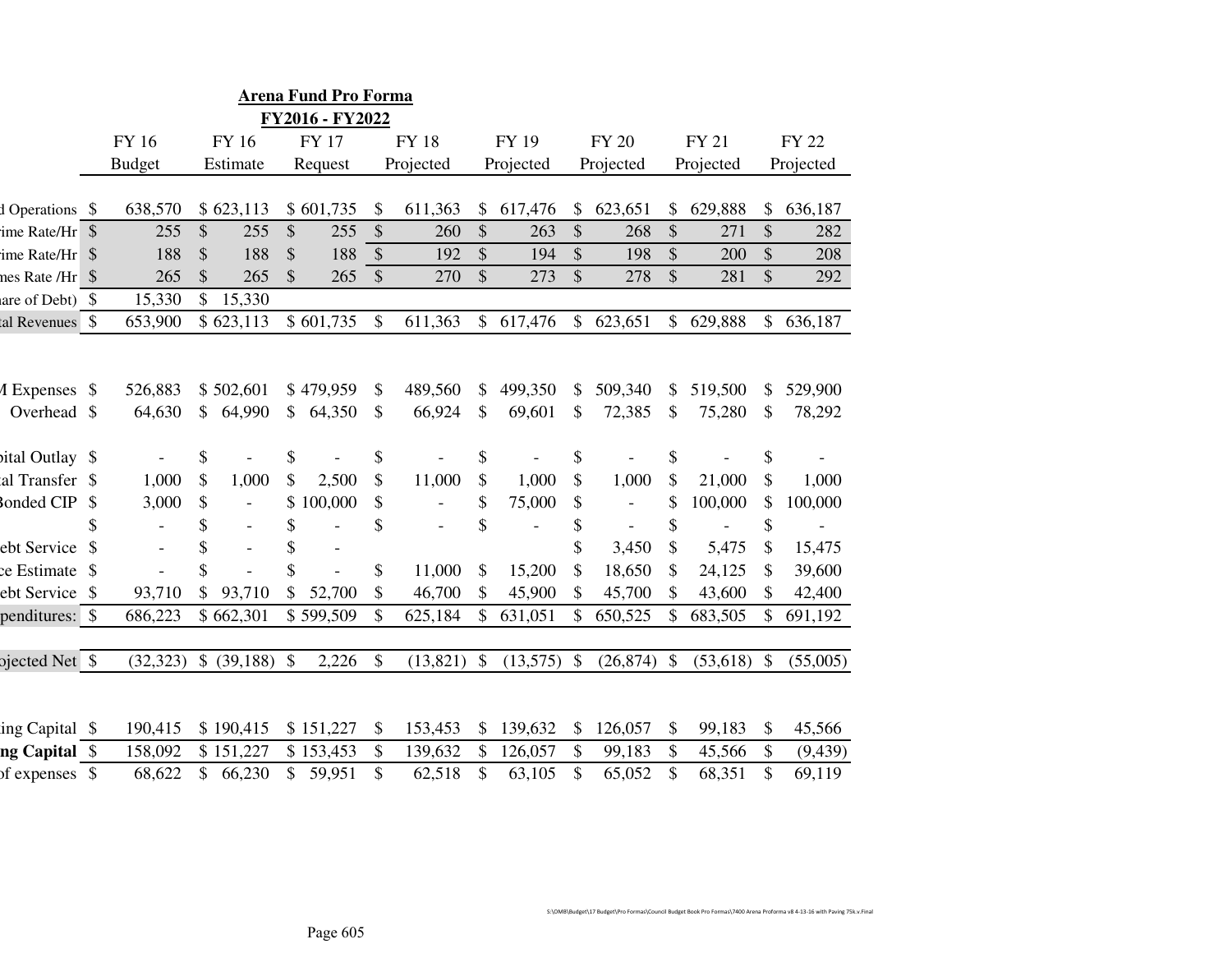|               |                              |                                | <b>Solid Waste Fund Pro Forma</b><br>FY2016 - FY2022 |                          |                          |                          |                          |                          |
|---------------|------------------------------|--------------------------------|------------------------------------------------------|--------------------------|--------------------------|--------------------------|--------------------------|--------------------------|
|               | <b>FY16</b><br><b>Budget</b> | <b>FY16</b><br><b>Estimate</b> | <b>FY17</b><br><b>Request</b>                        | <b>FY18</b><br>Projected | <b>FY19</b><br>Projected | <b>FY20</b><br>Projected | <b>FY21</b><br>Projected | <b>FY22</b><br>Projected |
|               |                              |                                |                                                      |                          |                          |                          |                          |                          |
| eycling       | 98,541                       | 104,371                        | 99,961                                               | 100,961                  | 101,970                  | 102,990                  | 104,020                  | 105,060                  |
| <b>PAYT</b>   | 1,330,270                    | 1,229,410                      | 1,492,470                                            | 1,606,338                | 1,623,401                | 1,640,718                | 1,658,296                | 1,676,139                |
| & Other       | 1,057,153                    | 1,383,080                      | 1,350,401                                            | 1,384,161                | 1,418,765                | 1,454,234                | 1,490,590                | 1,527,855                |
| r In-GF       | 990,930                      | 992,330                        | 991,130                                              | 1,053,684                | 1,080,026                | 1,107,026                | 1,134,702                | 1,163,070                |
| Other         | 300                          | 2,995                          | 300                                                  | 300                      | 300                      | 300                      | 300                      | 300                      |
| <b>venues</b> | 3,477,194                    | 3,712,186                      | 3,934,262                                            | 4,145,443                | 4,224,461                | 4,305,269                | 4,387,908                | 4,472,423                |
|               |                              |                                |                                                      |                          |                          |                          |                          |                          |
| andfills      | 79,859                       | 73,250                         | 72,290                                               | 74,459                   | 76,692                   | 78,993                   | 81,363                   | 83,804                   |
| cycling       | 999,407                      | 1,004,610                      | 1,027,984                                            | 1,053,684                | 1,080,026                | 1,107,026                | 1,134,702                | 1,163,070                |
| /Refuse       | 1,469,284                    | 1,467,408                      | 1,514,225                                            | 1,559,652                | 1,606,441                | 1,654,635                | 1,704,274                | 1,755,402                |
| & Other       | 1,076,836                    | 1,393,393                      | 1,358,155                                            | 1,392,109                | 1,426,912                | 1,462,584                | 1,499,149                | 1,536,628                |
| Transfer      |                              |                                | 10,000                                               | 10,000                   | 10,000                   |                          |                          | 45,000                   |
| ded CIP       |                              |                                |                                                      |                          |                          |                          | 125,000                  |                          |
| istimate      |                              |                                |                                                      |                          |                          |                          |                          |                          |
| chedule       | 29,880                       | 29,880                         | 29,300                                               | 28,730                   | 28,150                   | 27,420                   | 23,690                   | 21,050                   |
| ditures       | 3,655,266                    | 3,968,541                      | 4,011,954                                            | 4,118,633                | 4,228,221                | 4,330,658                | 4,568,178                | 4,604,953                |
| ted Net       | (178,072)                    | (256, 355)                     | (77, 692)                                            | 26,810                   | (3,760)                  | (25,390)                 | (180, 270)               | (132, 530)               |
|               |                              |                                |                                                      |                          |                          |                          |                          |                          |
| Capital       | 606,448                      | 606,448                        | 350,093                                              | 272,401                  | 299,211                  | 295,452                  | 270,062                  | 89,793                   |
| ted Net       | (178,072)                    | (256, 355)                     | (77, 692)                                            | 26,810                   | (3,760)                  | (25,390)                 | (180, 270)               | (132, 530)               |
| Capital       | 428,376                      | 350,093                        | 272,401                                              | 299,211                  | 295,452                  | 270,062                  | 89,793                   | (42, 737)                |
| et Goal       | 365,527                      | 396,854                        | 401,195                                              | 411,863                  | 422,822                  | 433,066                  | 456,818                  | 460,495                  |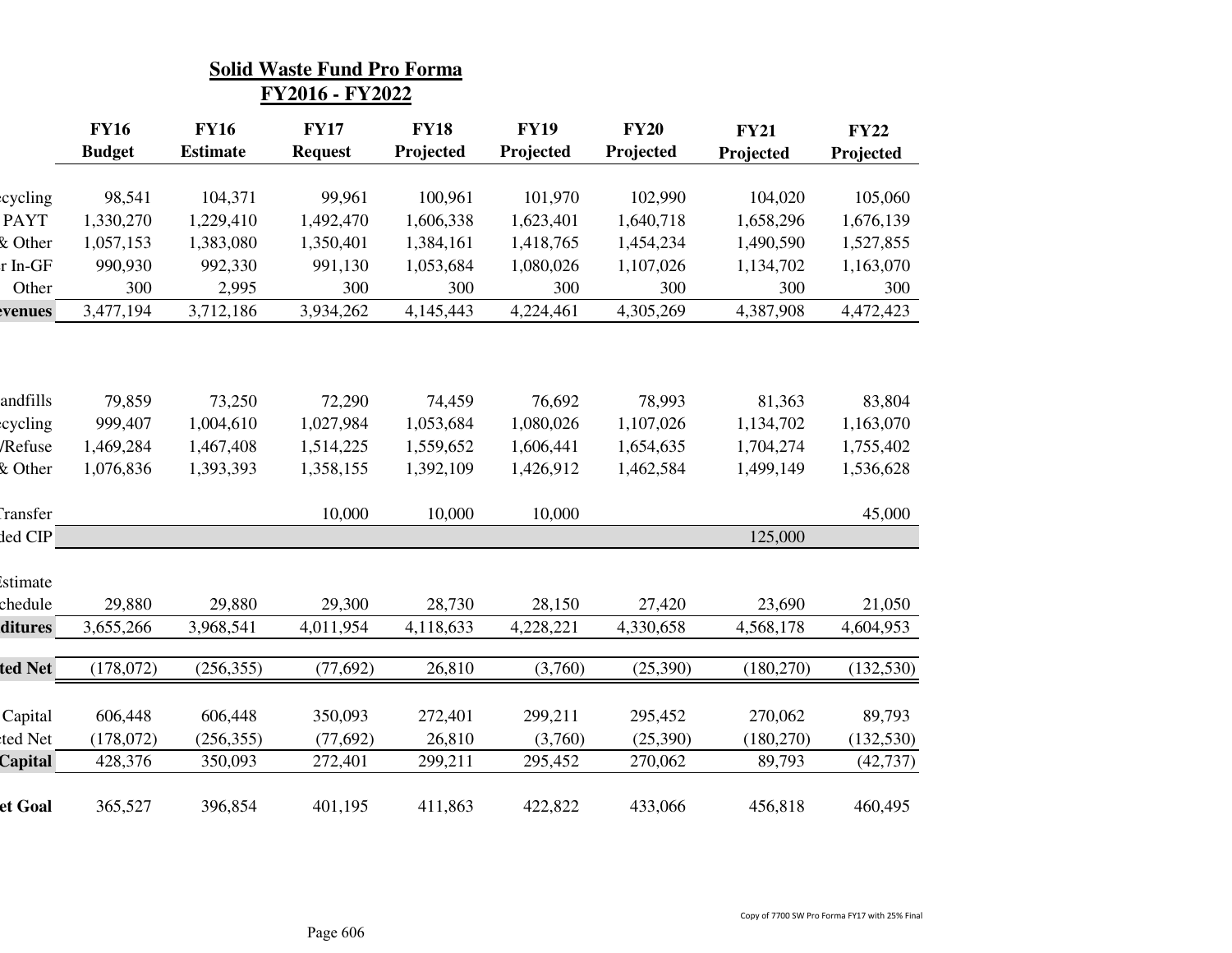|                   |               |                 | <b>Water Fund Pro Forma</b><br>FY2016 - FY2022 |             |             |             |             |             |
|-------------------|---------------|-----------------|------------------------------------------------|-------------|-------------|-------------|-------------|-------------|
|                   | <b>FY16</b>   | <b>FY16</b>     | <b>FY17</b>                                    | <b>FY18</b> | <b>FY19</b> | <b>FY20</b> | <b>FY21</b> | <b>FY22</b> |
|                   | <b>Budget</b> | <b>Estimate</b> | <b>Request</b>                                 | Projected   | Projected   | Projected   | Projected   | Projected   |
| <b>Operations</b> | 4,246,000     | 4,300,000       | 4,393,440                                      | 4,635,079   | 4,890,009   | 5,158,959   | 5,468,497   | 5,796,606   |
| Fixed Rate        | 1,313,000     | 1,317,000       | 1,321,000                                      | 1,327,605   | 1,334,243   | 1,340,914   | 1,347,619   | 1,354,357   |
| Services          | 75,000        | 75,250          | 75,000                                         | 77,250      | 79,568      | 81,955      | 84,413      | 86,946      |
| ment Fees         | 20,000        | 20,000          | 20,000                                         | 20,000      | 20,000      | 20,000      | 20,000      | 20,000      |
| ursements         | 40,685        | 40,685          | 38,115                                         | 38,496      | 39,266      | 40,444      | 41,657      | 42,907      |
| Other             | 31,500        | 77,560          | 34,400                                         | 35,776      | 37,207      | 38,695      | 40,243      | 41,853      |
| <b>Revenues</b>   | 5,726,185     | 5,830,495       | 5,881,955                                      | 6,134,206   | 6,400,292   | 6,680,967   | 7,002,429   | 7,342,669   |
| Increases         |               |                 | 191,250                                        | 241,639     | 254,929     | 268,950     | 309,538     | 328,110     |
| te Change         |               |                 | 143,440                                        | 181,229     | 191,197     | 201,713     | 232,153     | 246,082     |
| e Increase        |               |                 | 4.50%                                          | 5.50%       | 5.50%       | 5.50%       | 6.00%       | $6.00\%$    |
| Expenses          | 2,840,637     | 2,690,916       | 2,855,627                                      | 2,941,296   | 3,029,535   | 3,120,421   | 3,214,033   | 3,310,454   |
| Overhead          | 821,225       | 821,725         | 832,650                                        | 857,630     | 883,358     | 909,859     | 937,155     | 965,270     |
| ital Outlay       | 109,000       | 130,900         | 115,000                                        | 119,000     | 121,000     | 123,000     | 127,000     | 132,000     |
| al Transfer       | 233,400       | 233,400         | 208,440                                        | 206,760     | 191,840     | 140,900     | 136,940     | 202,260     |
| er to Trust       | 220,000       | 220,000         | 220,000                                        | 220,000     | 220,000     | 220,000     | 220,000     | 220,000     |
| onded CIP         |               |                 | 2,585,000                                      | 2,950,000   | 1,472,000   | 2,455,000   | 8,085,000   | 2,785,000   |
| bt Service        |               |                 |                                                | 331,708     | 334,926     | 131,143     | 280,250     | 968,010     |
| e Estimate        |               |                 |                                                | 331,708     | 666,633     | 797,777     | 1,078,027   | 2,046,037   |
| Schedule          | 1,889,300     | 1,914,250       | 1,932,700                                      | 1,722,745   | 1,648,978   | 1,418,643   | 1,340,070   | 1,241,611   |
| Refunding         |               |                 |                                                |             |             |             |             |             |
| enditures         | 6,113,562     | 6,011,191       | 6,164,417                                      | 6,399,138   | 6,761,344   | 6,730,600   | 7,053,225   | 8,117,632   |
| ected Net         | (387, 377)    | (180,696)       | (282, 462)                                     | (264, 931)  | (361,052)   | (49, 632)   | (50,796)    | (774, 963)  |
|                   |               |                 |                                                |             |             |             |             |             |
| ng Capital        | 2,848,576     | 2,848,576       | 2,667,880                                      | 2,385,418   | 2,120,487   | 1,759,434   | 1,709,802   | 1,659,006   |
| ng Capital        | 2,461,199     | 2,667,880       | 2,385,418                                      | 2,120,487   | 1,759,434   | 1,709,802   | 1,659,006   | 884,043     |
| Expenses          | 710,159       | 672,729         | 713,907                                        | 735,324     | 757,384     | 780,105     | 803,508     | 827,614     |
| \$500,000         | 500,000       | 500,000         | 500,000                                        | 500,000     | 500,000     | 500,000     | 500,001     | 500,001     |
| $1(5-15%)$        | 424,600       | 430,000         | 439,344                                        | 463,508     | 489,001     | 515,896     | 546,850     | 579,661     |
| ng Capital        | 1,634,759     | 1,602,729       | 1,653,251                                      | 1,698,832   | 1,746,385   | 1,796,001   | 1,850,359   | 1,907,275   |